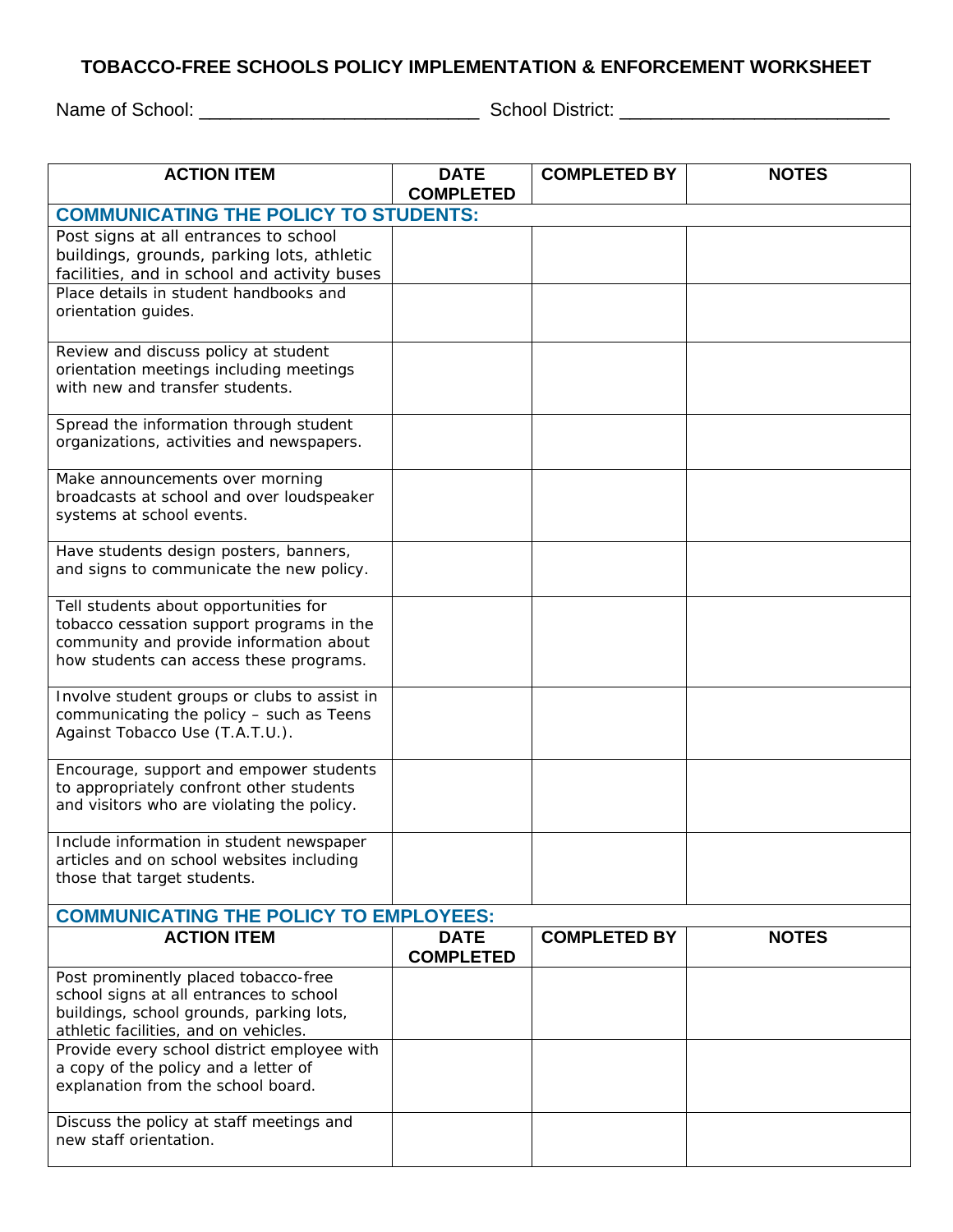| Hold in-service training on tobacco-related<br>school policies for all staff, including<br>teaching staff, bus drivers, aids, food<br>service workers and maintenance staff.                                                                         |                                 |                     |              |
|------------------------------------------------------------------------------------------------------------------------------------------------------------------------------------------------------------------------------------------------------|---------------------------------|---------------------|--------------|
| Post information, along with a copy of the<br>policy, in staff lounges or offices.                                                                                                                                                                   |                                 |                     |              |
| Include information in staff newsletters.                                                                                                                                                                                                            |                                 |                     |              |
| Tell staff about opportunities for tobacco<br>cessation support programs in the<br>community and provide information<br>regarding how staff can access these<br>programs.                                                                            |                                 |                     |              |
| Inform potential employees of the policy in<br>all job interviews. Include a statement that<br>the school district is tobacco-free on all job<br>applications.                                                                                       |                                 |                     |              |
| Involve respected and well-liked school<br>personnel in sharing messages with staff<br>groups.                                                                                                                                                       |                                 |                     |              |
| <b>COMMUNICATING THE POLICY TO PARENTS/GUARDIANS:</b>                                                                                                                                                                                                |                                 |                     |              |
| <b>ACTION ITEM</b>                                                                                                                                                                                                                                   | <b>DATE</b><br><b>COMPLETED</b> | <b>COMPLETED BY</b> | <b>NOTES</b> |
|                                                                                                                                                                                                                                                      |                                 |                     |              |
| Provide information at parent open houses<br>at the start of the new school year.                                                                                                                                                                    |                                 |                     |              |
| Post prominently placed tobacco-free<br>school signs at all entrances to school<br>buildings, school grounds, parking lots, and<br>athletic facilities.                                                                                              |                                 |                     |              |
| Send a letter to each parent or guardian<br>that: 1) explains the policy change; 2)<br>provides the health, academic and social<br>reasons for the change; 3) outlines the<br>consequences for violators; and 4) asks for<br>support in enforcement. |                                 |                     |              |
| Ask parents to sign student-school<br>contracts that address the tobacco policy<br>for participation in extra-and co-curricular<br>activities.                                                                                                       |                                 |                     |              |
| Discuss the policy changes at PTA, PTO, or<br>similar meetings.                                                                                                                                                                                      |                                 |                     |              |
| Include an article outlining the policy and<br>implications of the policy in parent-oriented<br>newsletters and school or community<br>newspapers.                                                                                                   |                                 |                     |              |
| Announce the new policy at all athletic<br>events, meetings, concerts and plays. Have<br>students develop and/or deliver<br>announcements.<br>Send a letter home or call parents if a                                                                |                                 |                     |              |